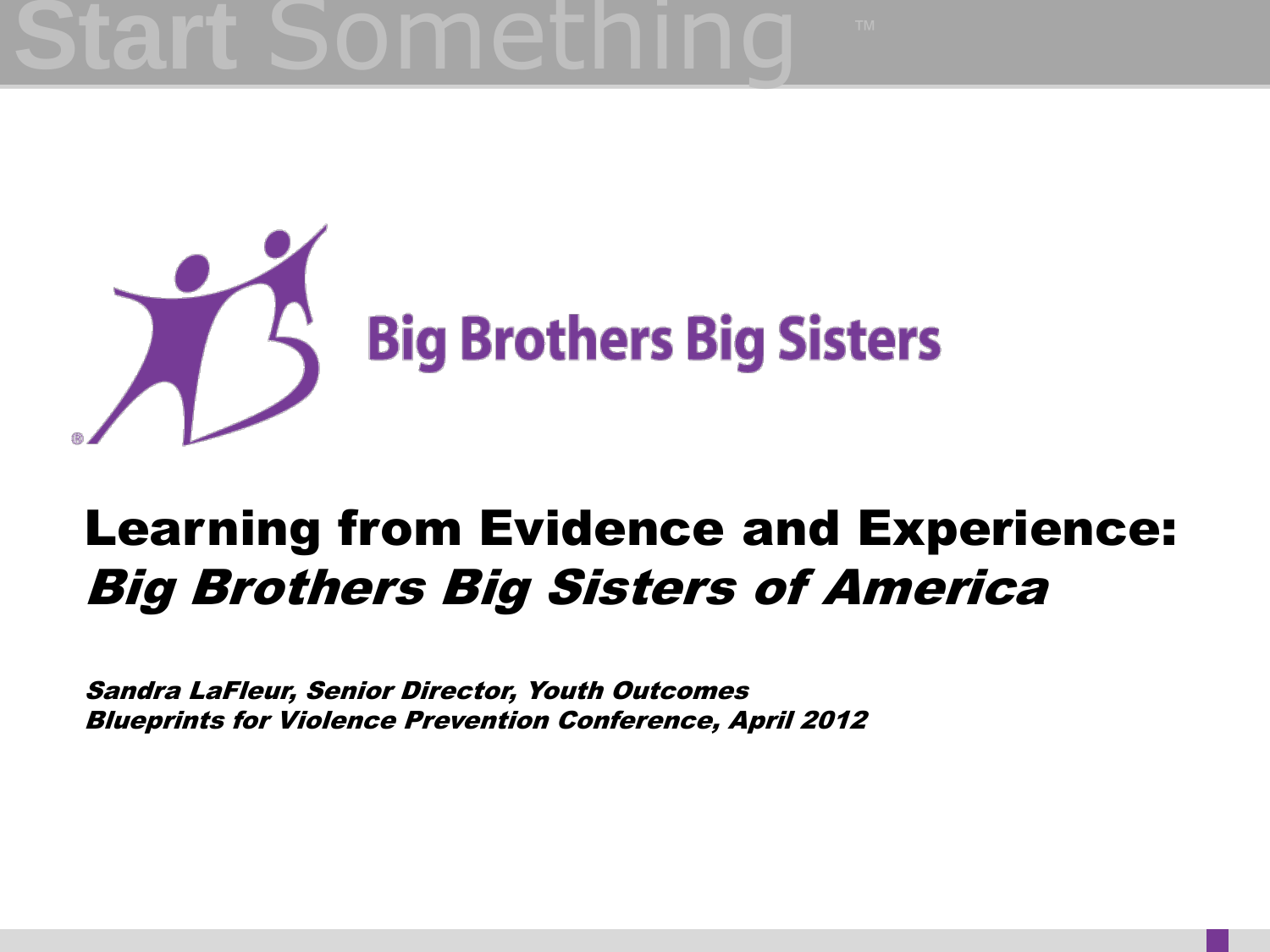

### About BBBS

- 1 national, federated organization
- 360+ local affiliates
- 5000+ employees nationwide
- Community-based and school-based program models
- 245,000 children served in 2009
- Target populations:
	- At-risk/high-risk youth; children of incarcerated parents; youth of military families; Native American, Hispanic, and African American youth focus
- Target outcomes:
	- Educational success
	- Avoidance of risky behavior
	- Socio-emotional development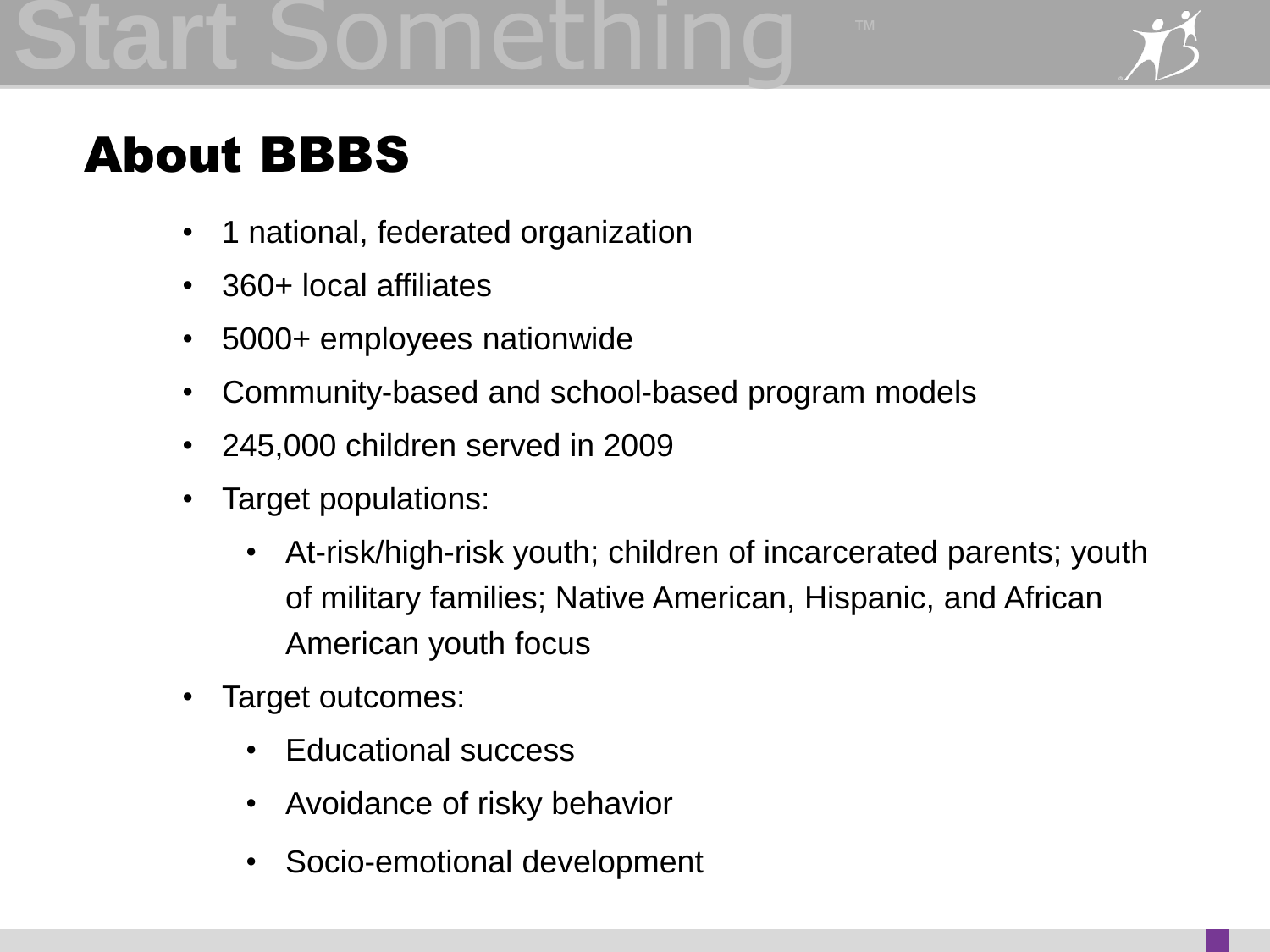

#### *From Evidence to Practice…and Beyond*

#### 2011

**First annual nationwide Youth Outcomes Report**

### 2009

**Rollout of YOS Survey** 

localized outcomes measurement with national scale (pilot 2007-2008) 2008

> **Length + Strength = Outcomes**

Network-wide focus on match quality to yield stronger youth outcomes (retention rate and Strength of Relationship measures)

#### 1995

**BBBS' Public Private Ventures Random Control Study**  (community-based)

#### 1997

**Adoption of POE**  First BBBS nationwide evaluation system 2001

**Service Delivery Model** Standardized practice & metrics to drive best practices

2004 **AIM system**  Common workflow methodologies and metrics across the network

2007 **BBBS' P/PV Study Random Control Study**  (school-based)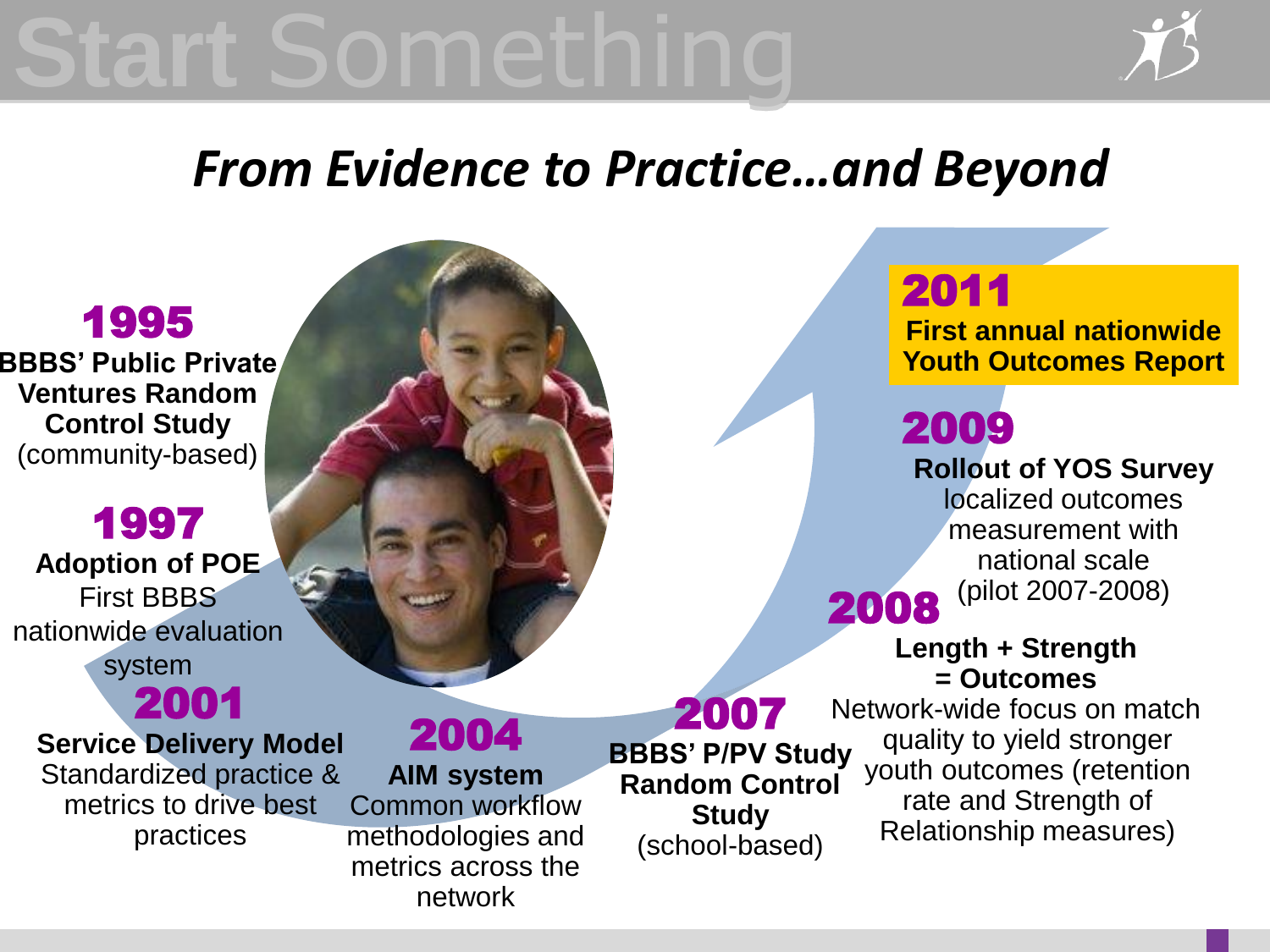

### Making A Difference: An Impact Study of BBBS

•Conducted by P/PV in the mid-1990's

• 1<sup>st</sup> study to provide scientifically credible evidence that BBBS programs have many positive and socially important effects on youth

•Participation in BBBS led to important, observable changes in attitudes, perceptions, and behaviors of atrisk youth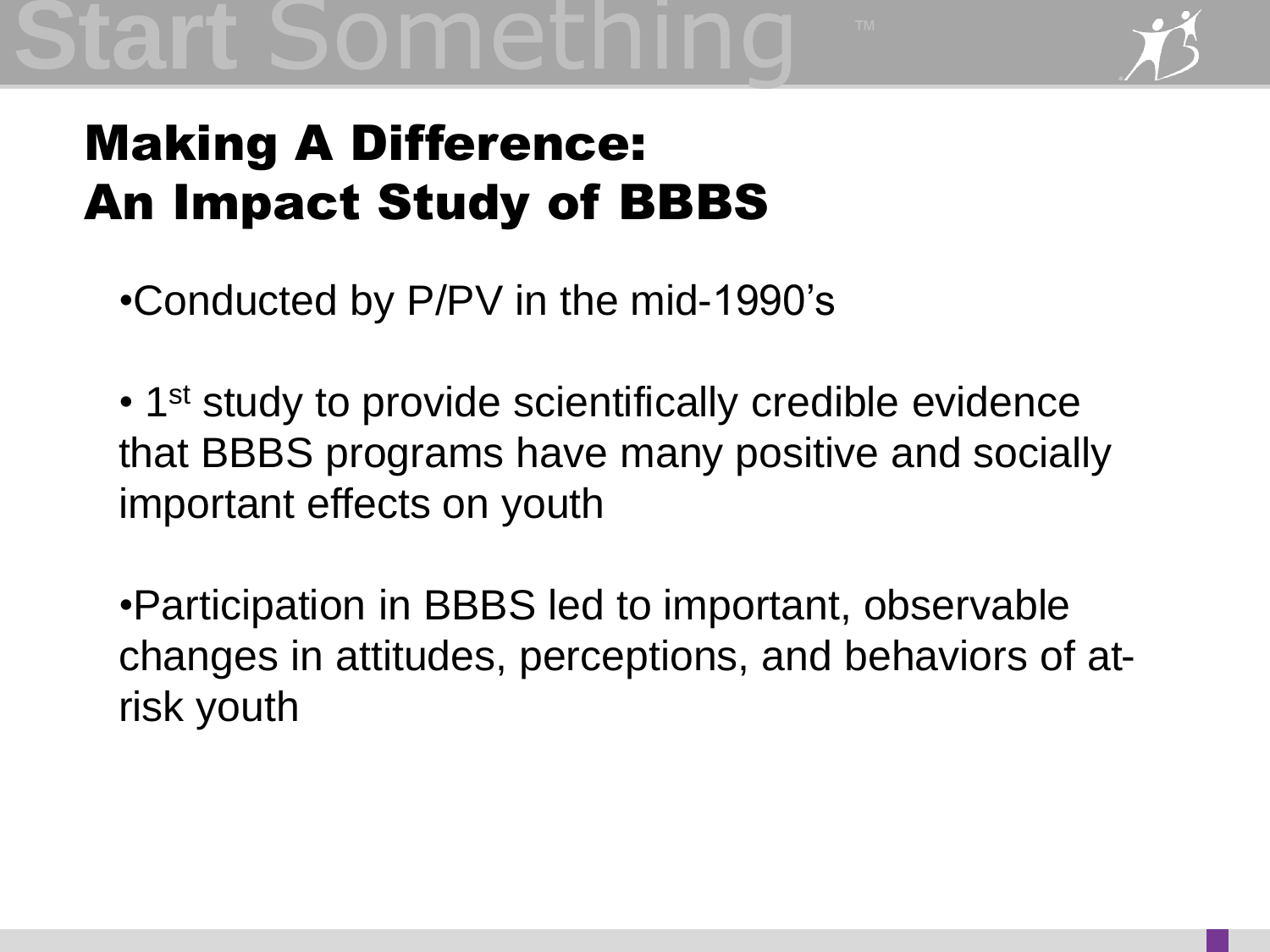

#### Making A Difference: An Impact Study of BBBS – the results…

- •46% less likely to start using illegal drugs
- •27% less likely to start drinking
- •32% less likely to hit others
- •Improved school attendance and performance
- •Improved attitudes towards completing schoolwork
- •Improved family and peer relationships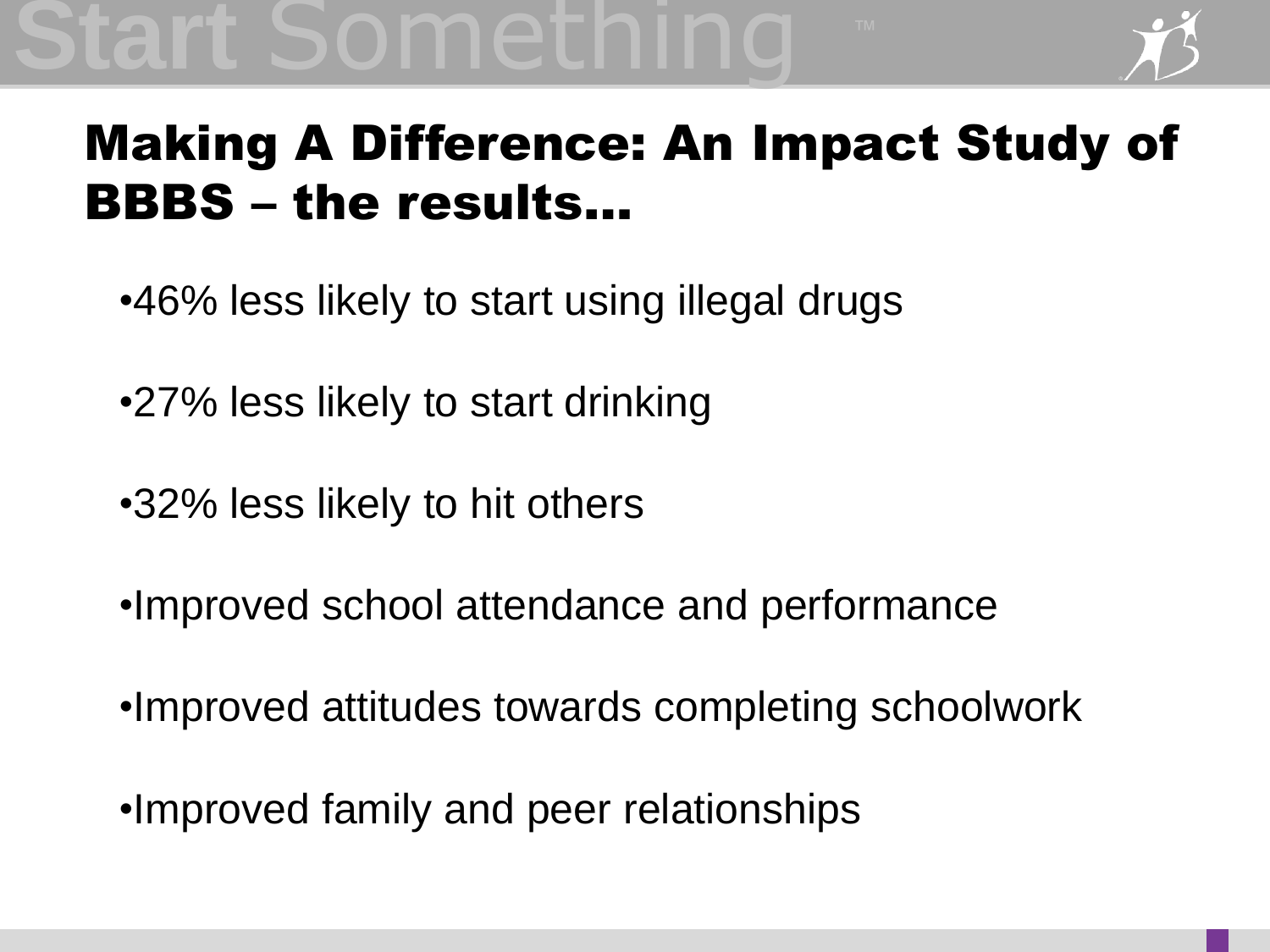# art Somethin



#### What produced these results?

- •The one-to-one interaction
- •The program infrastructure
	- •Screening
	- •Orientation/training
	- •Match making process
	- •Ongoing support and development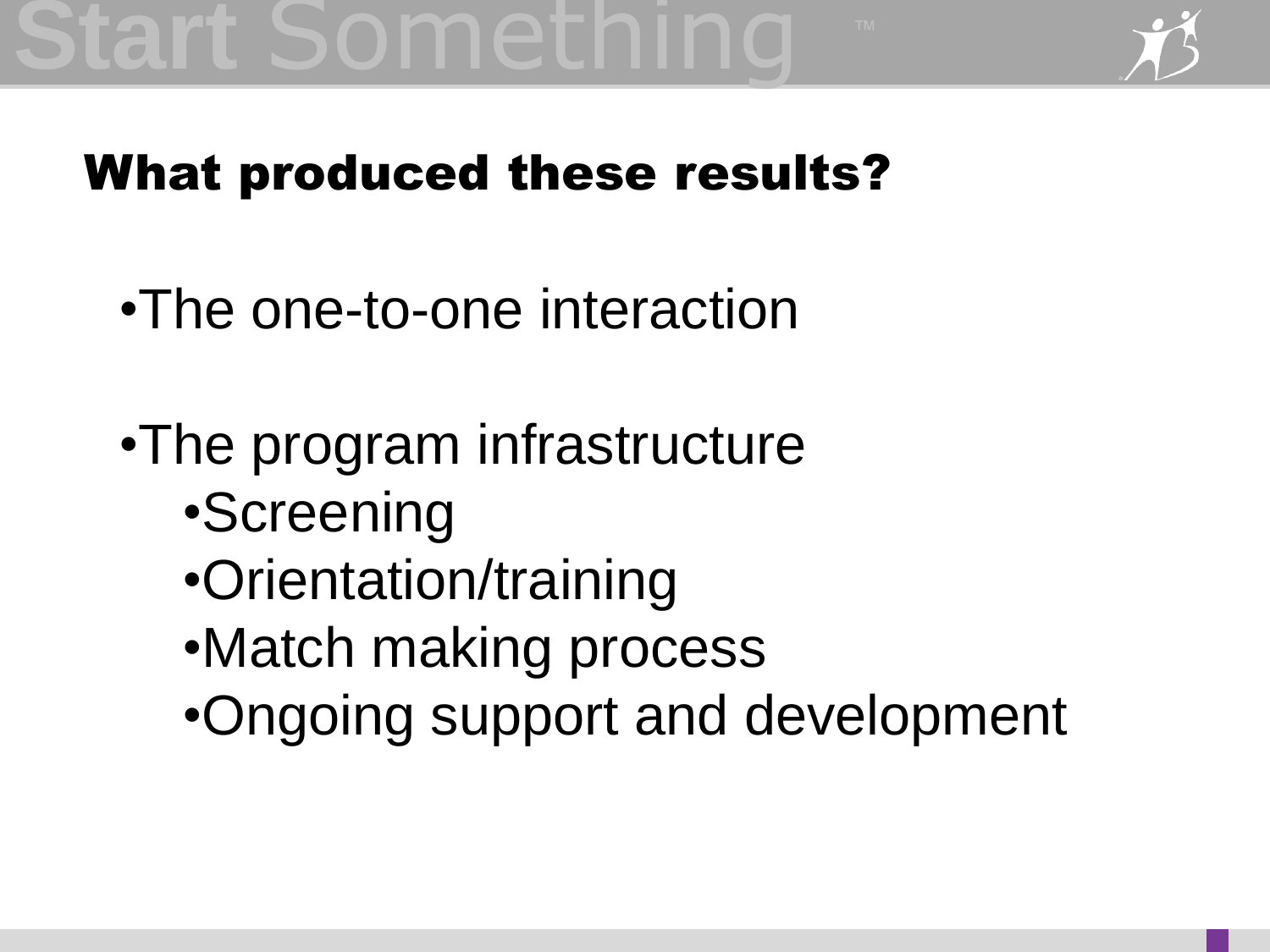

### Impact at Scale…critical elements:

- Standards of Practice
- •Service Delivery Model (of evidence-based practices)
- Program certification system for staff
- AIM proprietary platform
- role of national staff
	- monitoring
	- support / development
	- coaching / consulting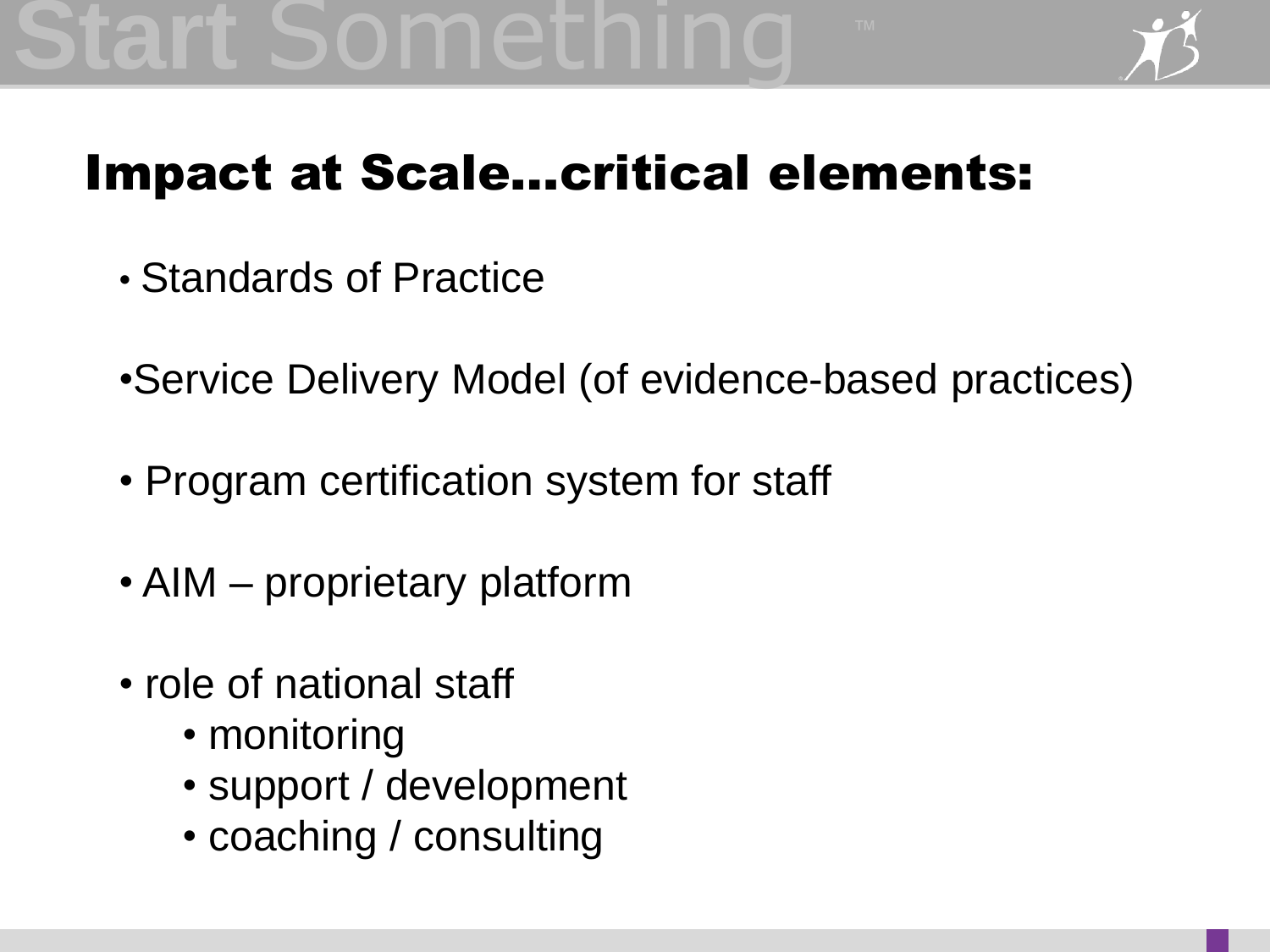### rt Somethi



#### National Standards of Practice

Affiliate Boards can use the Standards to assess their strength in Operations and Program:

•Sustainability •Organizational Capacity

- •Leadership
- •Performance •Program Outcomes •Impact
- •Child Safety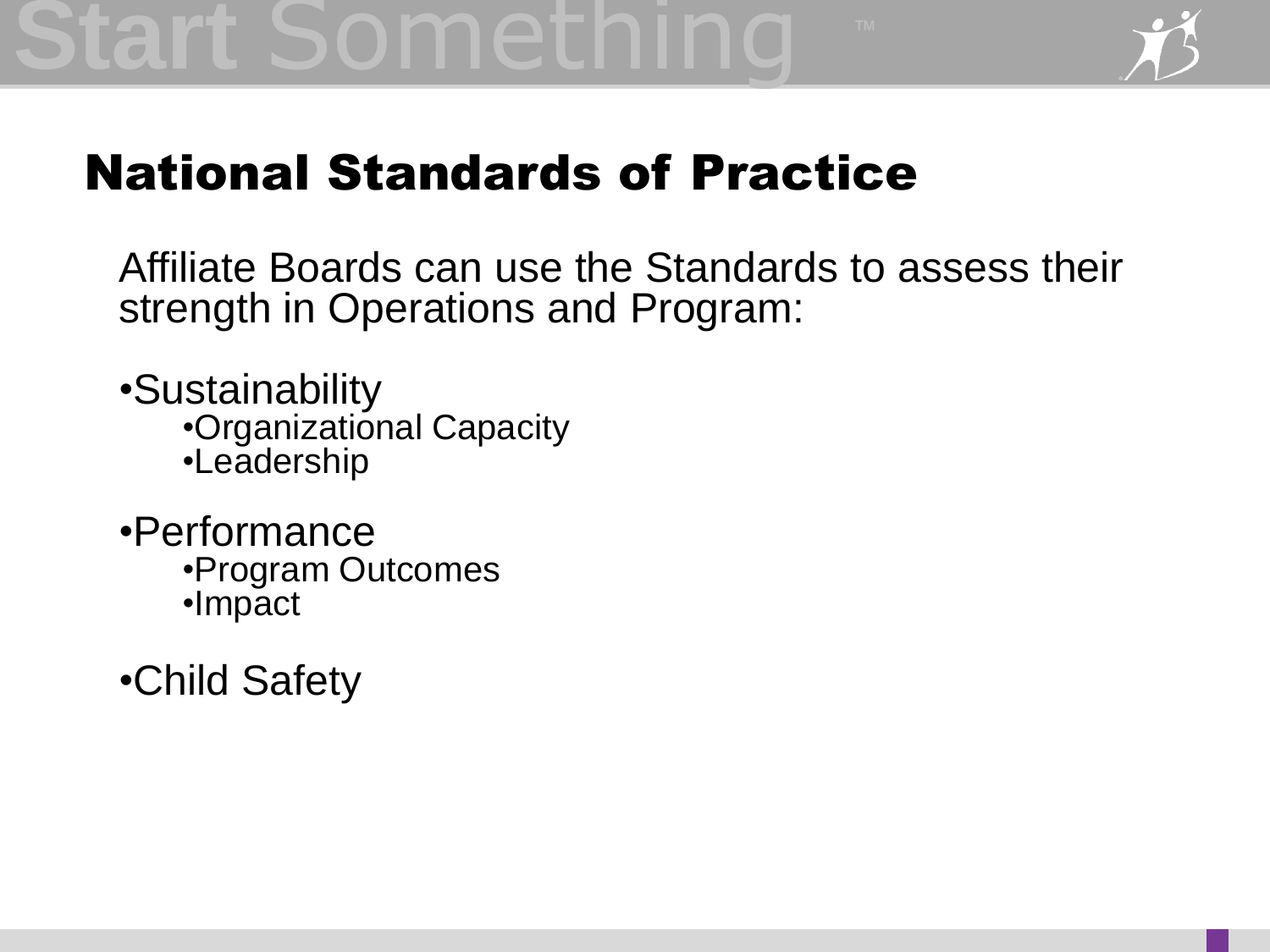# art Somethin



#### *Operational Excellence through the SDS…*

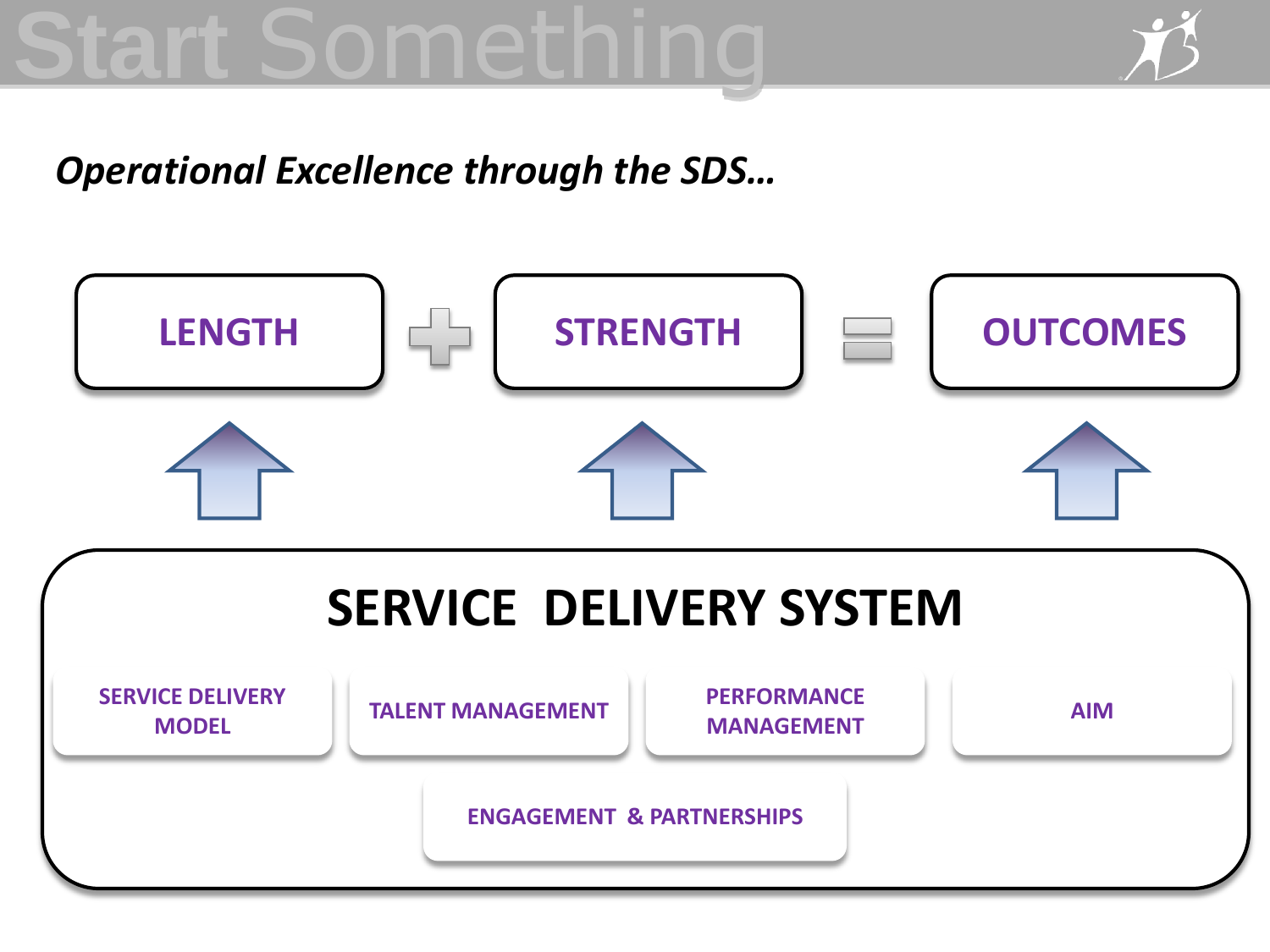

#### Program Certification System

• A systematic approach for achieving functional competency, quality and managing risk

•Improved management skills for your management team

•Competency development that can lead to job satisfaction and career progression

•Opportunities for targeted staff development for high performers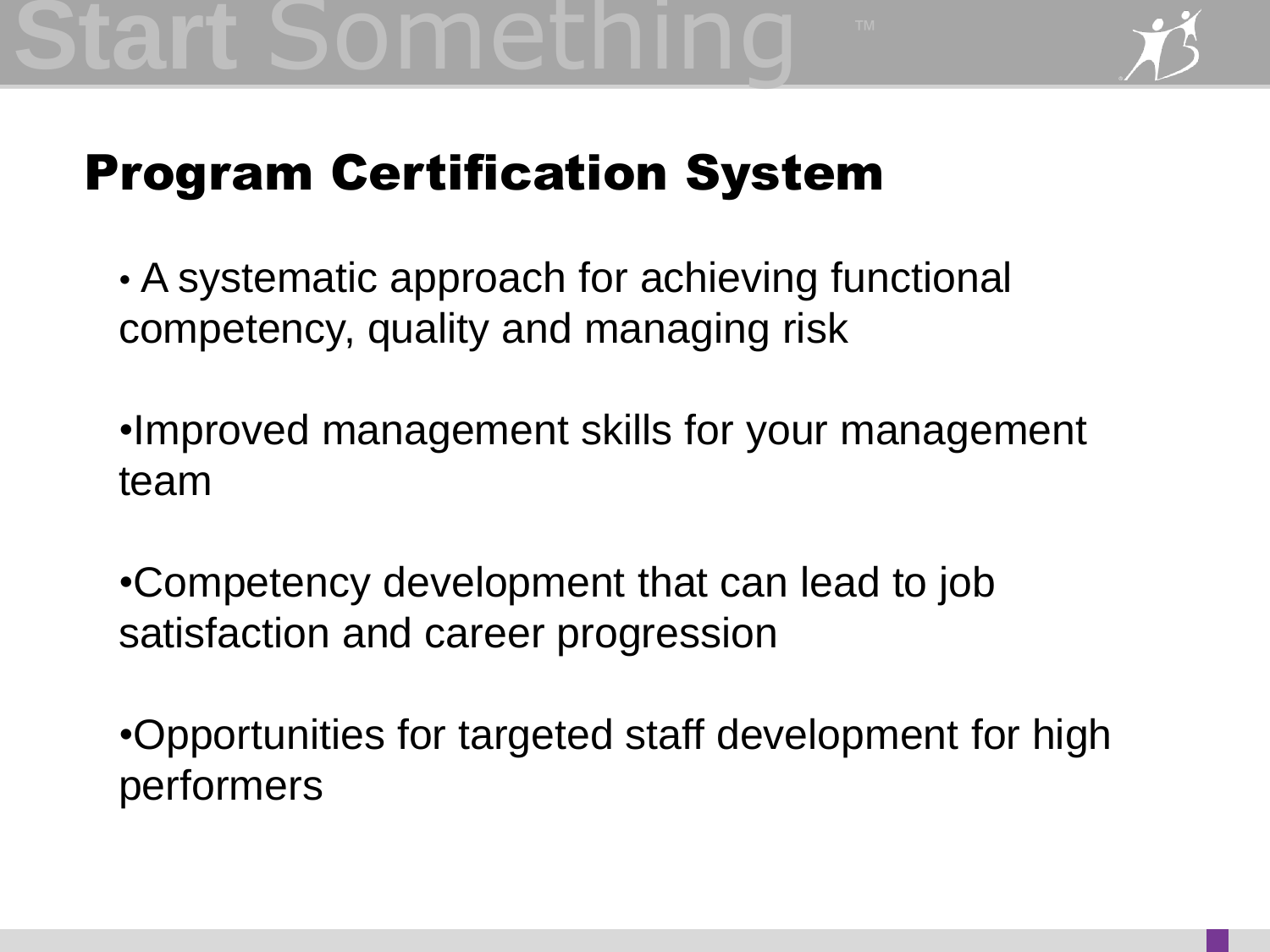

### AIM: Agency Information Management

- National technology platform
- •Designed upon workflow framework of the SDM
- •Drives workflow and assists with performance management
- •Captures variety of critical data points